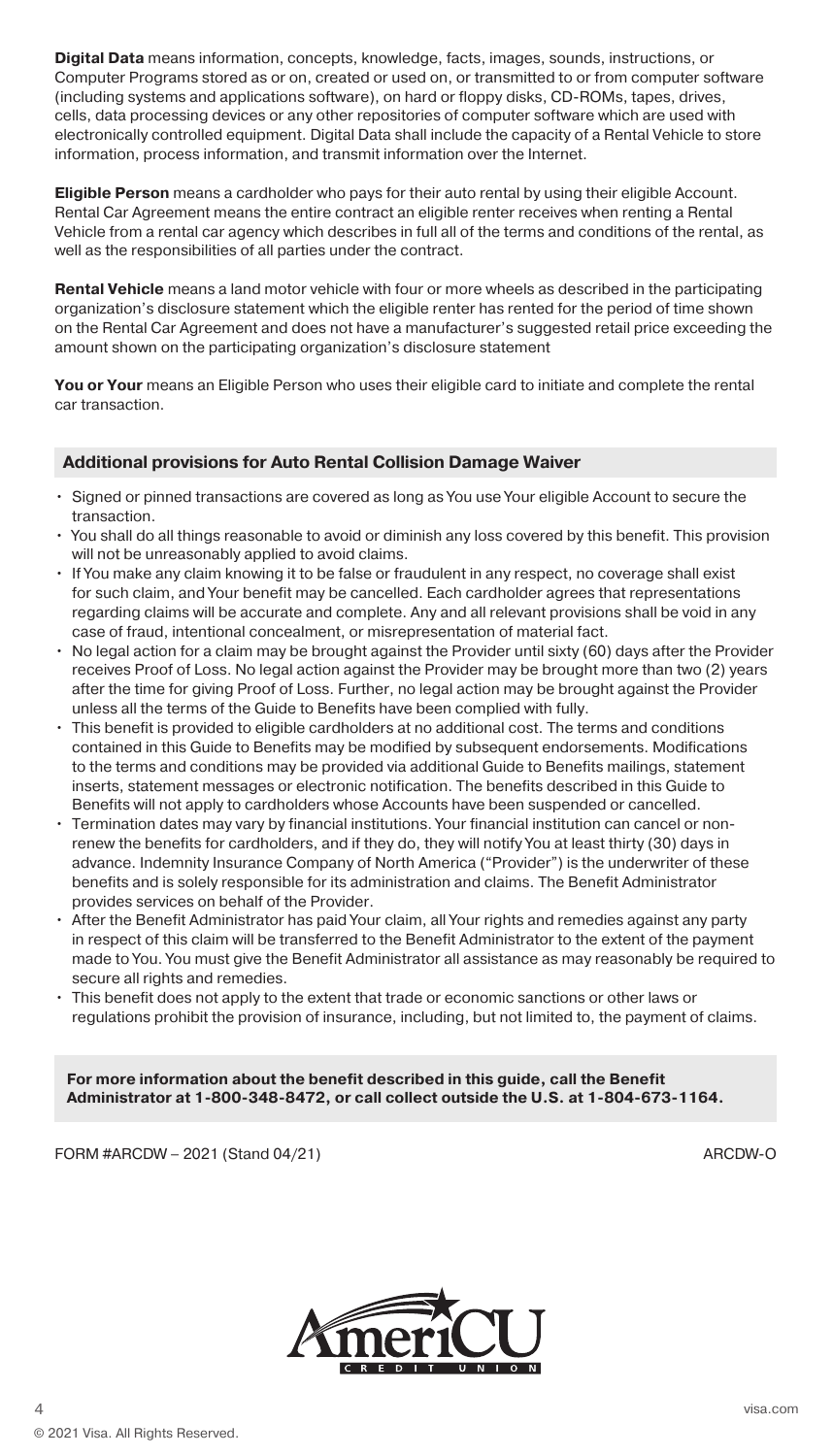**Your Guide to Benefit describes the benefit in effect as of 4/15/2021. Benefit information in this guide replaces any prior benefit information You may have received. Please read and retain for Your records. Your eligibility is determined by Your financial institution.**

# YOUR GUIDE TO CARD BENEFIT



#### **Auto Rental Collision Damage Waiver**

No cardholder wants to incur the expense of repairing or replacing a rented car. But accidents do happen, and vehicles do get stolen. No matter what happens to Your rental car, You can be covered with Auto Rental Collision Damage Waiver. Auto Rental Collision Damage Waiver reimburses You for damages caused by theft or collision -- up to the Actual Cash Value of most rented cars. Auto Rental Collision Damage Waiver covers no other type of loss. For example, in the event of a collision involving Your rented vehicle, damage to any other driver's car or the injury of anyone or anything is not covered. Rental periods of fifteen (15) consecutive days within Your country of residence, and thirty-one (31) consecutive days outside it, are both covered. (Longer rental periods, however, are not covered.)

You are eligible for this benefit if Your name is embossed on an eligible card issued in the United States and You use it to initiate and complete Your entire car rental transaction. Only You as the primary car renter and any additional drivers permitted by the Rental Car Agreement are covered.

#### **How Auto Rental Collision Damage Waiver works with other insurance**

Auto Rental Collision Damage Waiver covers theft, damage, valid loss-of-use charges imposed and substantiated by the auto rental company, administrative fees and reasonable and customary towing charges, due to a covered theft or damage to the nearest qualified repair facility.

If You do have personal automobile insurance or other insurance that covers theft or damage, this benefit reimburses You for the deductible portion of Your car insurance or other insurance, along with any unreimbursed portion of administrative and loss-of-use charges imposed by the car rental company, as well as reasonable towing charges while the car was Your responsibility.

If You do not have personal automobile insurance or any other insurance, the benefit reimburses You for covered theft, damage, or administrative and loss-of-use charges imposed by the rental company, as well as reasonable towing charges that occur while You are responsible for the vehicle.

If You are renting outside of Your country of residence, the coverage provided under this benefit is primary and reimburses You for covered theft, damage, or administrative and loss-of-use charges imposed by the rental company, as well as reasonable towing charges that occur while You are responsible for the vehicle.

#### **How to use Auto Rental Collision Damage Waiver**

- 1. Use Your card to initiate and complete Your entire car rental transaction.
- 2. Review the auto rental agreement and decline the rental company's collision damage waiver (CDW/ LDW) option, or a similar provision, **as accepting this coverage will cancel out Your benefit**. If the rental company insists that You purchase their insurance or collision damage waiver, **call the Benefit Administrator for assistance at 1-800-348-8472. Outside the United States, call collect at 1-804-673-1164.**

#### **Before You leave the lot, be sure to check the car for any prior damage.**

This benefit is in effect during the time the rental car is in Your (or an authorized driver's) control, and it terminates when the rental company reassumes control of their vehicle.

This benefit is available in the United States and most foreign countries **(with the exception of Israel, Jamaica, the Republic of Ireland or Northern Ireland**). However, this benefit is not available where precluded by law, or where it's in violation of the territory terms of the auto rental agreement, or when prohibited by individual merchants. **Because regulations vary outside the United States, check with Your auto rental company and the Benefit Administrator before You travel, to be sure that Auto Rental Collision Damage Waiver will apply.**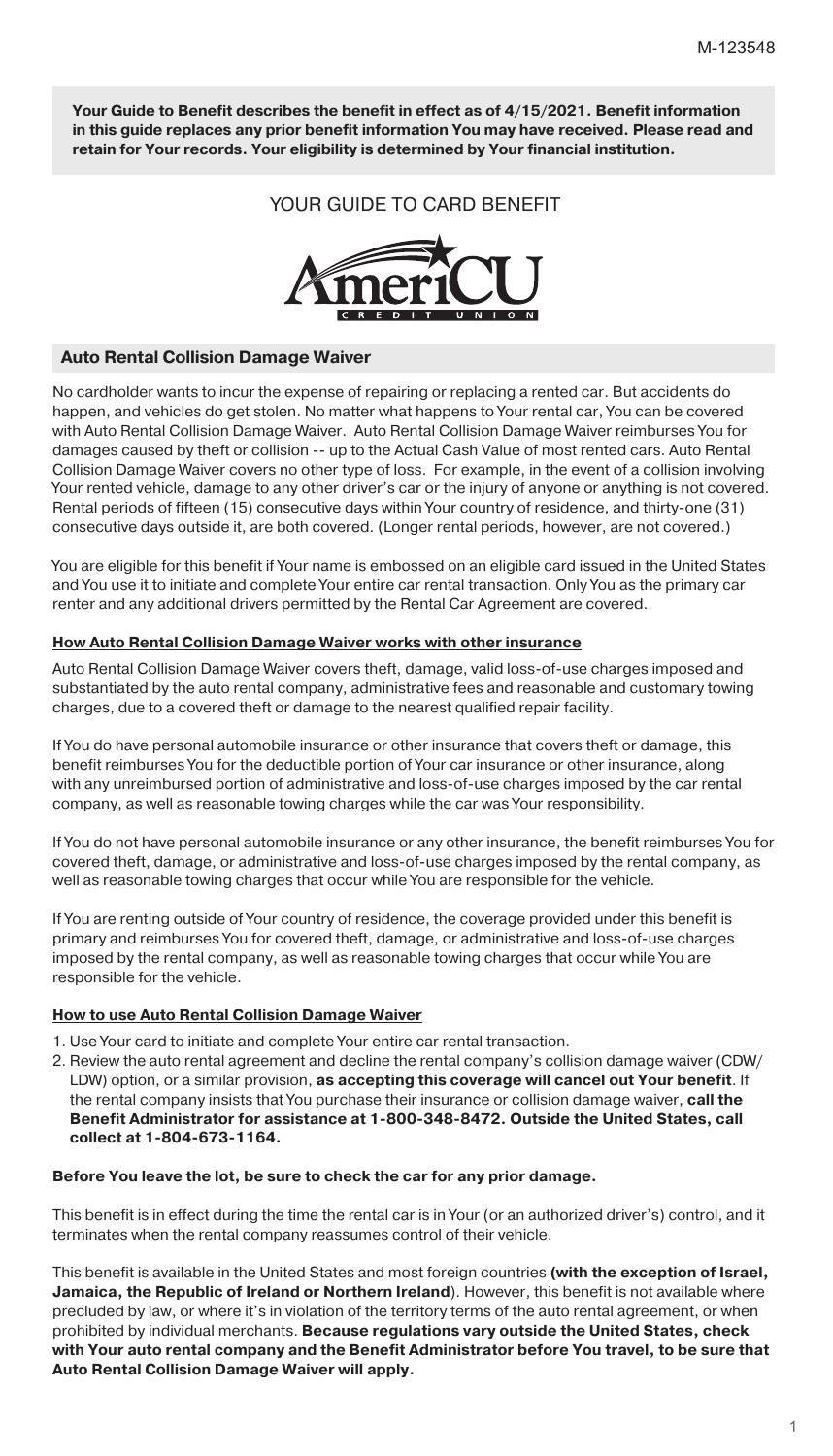## **Vehicles not covered**

Certain vehicles are **not** covered by this benefit, they consist of: expensive, exotic, and antique cars; cargo vans; certain vans; vehicles with an open cargo bed; trucks; motorcycles; mopeds; motorbikes; limousines; and recreational vehicles.

Examples of expensive or exotic cars are the Alfa Romeo, Aston Martin, Bentley, Corvette, Ferrari, Jaguar, Lamborghini, Lotus, Maserati, Maybach, McLaren, Porsche, Rolls Royce, and Tesla. However, selected models of Audi, BMW, Mercedes-Benz, Cadillac, Infiniti, Land Rover, Lexus, Lincoln, and Range Rover **are** covered.

An antique car is defined as one that is over twenty (20) years old, or one that has not been manufactured for ten (10) years or more.

Vans are not covered. But those designed as small-group transportation vehicles (seating up to nine (9) people, including the driver) are covered.

### **If You have questions about a specific vehicle's coverage or organization where the vehicle is being reserved, call the Benefit Administrator at 1-800-348-8472, or call collect outside the United States at 1-804-673-1164.**

### **Related instances & losses not covered**

- Any obligation You assume under any agreement (other than the deductible on Your personal auto policy)
- Any violation of the auto rental agreement or this benefit
- Injury of anyone, or damage to anything, inside or outside the Rental Vehicle
- Loss or theft of personal belongings
- Personal liability
- Expenses assumed, waived, or paid by the auto rental company, or its insurer
- The cost of any insurance, or collision damage waiver, offered by or purchased through the auto rental company
- Depreciation of the Rental Vehicle caused by the incident including, but not limited to, "diminished value"
- Expenses reimbursable by Your insurer, employer, or employer's insurance
- Theft or damage due to intentional acts, or due to the driver(s) being under the influence of alcohol, intoxicants, or drugs, or due to contraband, or illegal activities
- Wear and tear, gradual deterioration, or mechanical breakdown
- Items not installed by the original manufacturer
- Damage due to off-road operation of the Rental Vehicle
- Theft or damage due to hostility of any kind (including, but not limited to, war, invasion, rebellion, insurrection, or terrorist activities)
- Confiscation by authorities
- Vehicles that do not meet the definition of covered vehicles
- Rental periods that either exceed, or are intended to exceed, fifteen (15) consecutive days, within Your country of residence, or thirty-one (31) days outside Your country of residence
- Leases and mini leases
- Theft or damage as a result of the authorized driver's and/or cardholder's lack of reasonable care in protecting the Rental Vehicle before and/or after damage or theft occurs (for example, leaving the car running and unattended)
- Theft or damage reported more than forty-five (45) days\* after the date of the incident
- Theft or damage for which a claim form has not been received within ninety (90) days\* from the date of the incident
- Theft or damage for which all required documentation has not been received within three hundred and sixty-five (365) days after the date of the incident
- Theft or damage from rental transactions that originated in Israel, Jamaica, the Republic of Ireland, or Northern Ireland
- Losses caused by or resulting from a Cyber Incident

# **\*Not applicable to residents in certain states**

# **Filing a claim**

It is Your responsibility as a cardholder to make every effort to protect Your Rental Vehicle from damage or theft. If You have an accident, or Your Rental Vehicle has been stolen, immediately call the Benefit Administrator at **1-800-348-8472** to report the incident, regardless of whether Your liability has been established. Outside the United States, call collect at **1-804-673-1164**.

You should report the theft or damage as soon as possible but no later t**han forty-five (45) days** from the date of the incident.